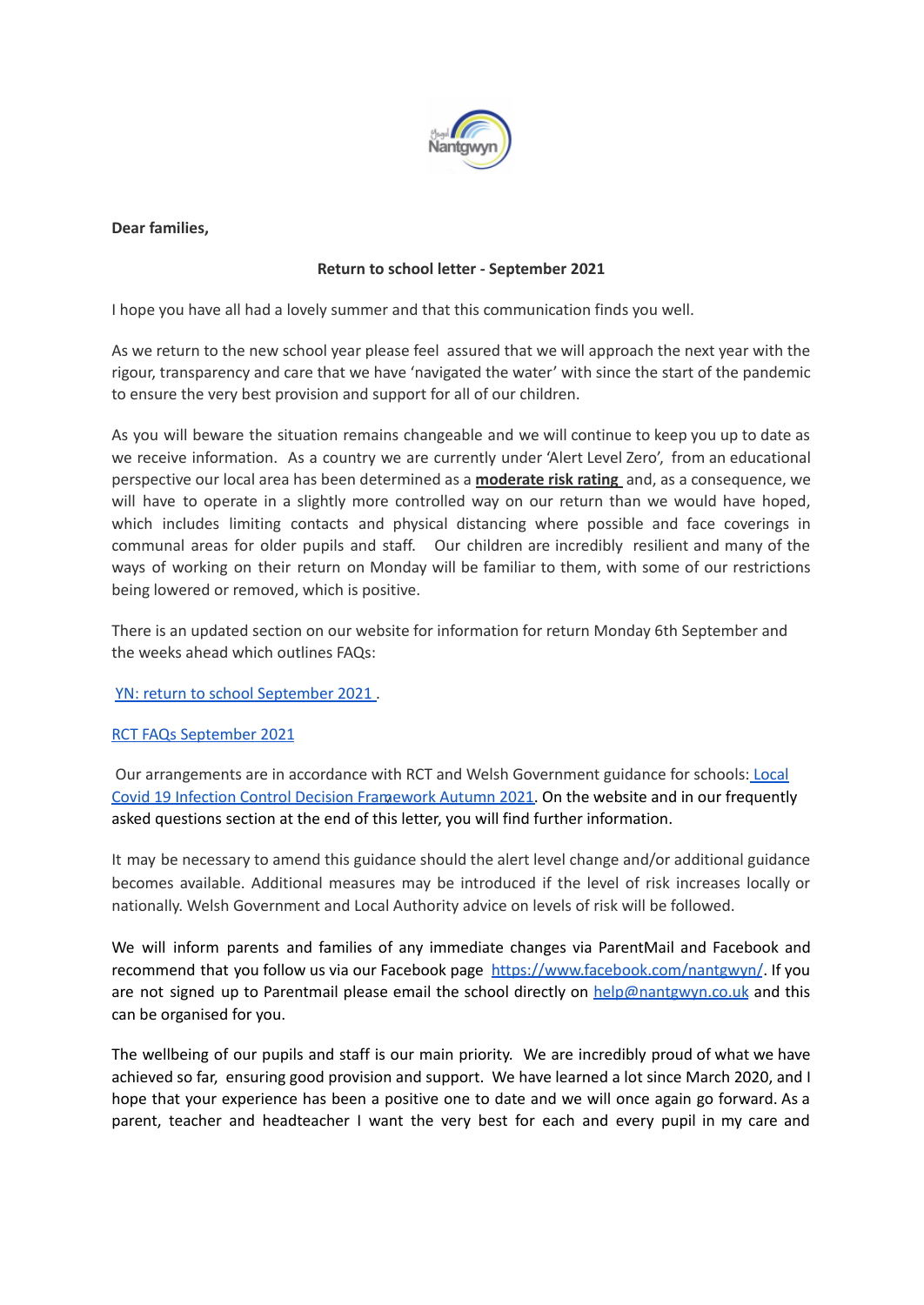together we will approach this positively and with passion to ensure that we do the very best in partnership for all of our children.

Following the rules will be essential to the health and wellbeing of everyone in our community. Our older pupils, especially those in Nant, will be expected to have a high level of personal responsibility and to be good role models for our younger pupils.

There will be a high level of supervision, but there will also be an expectation that pupils can be trusted if and when they are out of the direct sight of an adult in school. The attitude and behaviour of learners was generally very good in the summer term and we expect the same adherence to school rules when we return to school from the 6th September onwards without exception.

We all look forward very much to seeing all children on their return to school on **Monday 6th September** at what will be their usual start time (08:35 for an 08:40 start for all pupils in year 4 to 11 and 08:50 for a 08:55 start for all pupils in nursery through to year 3). More detailed information about accessing and navigating the site is available in the frequently asked questions and on the website and plenty of staff will be on hand to assist with the revised arrangements. There is also a helpful video link featuring Mr Evans (and I) outlining the new procedures for dropping off and picking up and I would urge you to spend time watching this please before you arrive on monday so we can have a positive start to our new 'no stagger' proceedings.

Reverting to the formal school times, the movement of traffic on site will be far greater at the end of the day than has been the case since the start of the pandemic. **We will need everyone's cooperation and positivity to ensure that we support each other and keep everyone safe on and off site.**

We have produced a detailed plan, which without exception everyone must follow please if you bring your children to site on foot or by car. A one way system must be followed at all times. The video link can be [found](https://drive.google.com/file/d/19ue9LpLw18DhS2_mgYkwHxOmdNYK4NMh/view?usp=sharing) here. Information can also be found here <https://www.ysgolnantgwyn.co.uk/news-and-events/september-2021-information>.

## **We all need to work together to get this right please .**

Wherever possible we encourage everyone to walk to and from school please. New year, new resolution, new challenges. Your pupils' access grant (if relevant) can be used to purchase 'all weather items' too!

A decision has been made to resume the breakfast club as normal from September. Please let Mr John Davies know if you require a place [john.davies@ysgolnantgwyn.co.uk](mailto:john.davies@ysgolnantgwyn.co.uk) so we have an indication of numbers for Monday. Children will have to follow a number of more rigid rules while at breakfast club in line with the operations we are working within, limiting contacts, good hygiene, facing forward etc.

**Non-school uniform will not be accepted under any circumstances** and where pupils who arrive at school without the correct uniform parents will be contacted and be expected to bring the correct items to school before 10am. A polite reminder that hair colour and facial piercings also fall under the uniform policy. Hair should be of a natural colour. No facial piercings are allowed and if pupils return to school with these, they will be asked to remove them immediately. Only one pair of stud earrings is acceptable. A helpful reminder can be found here: Uniform - Ysgol Nantgwyn

Please could pupils bring basic stationery equipment to school with them each day to support their learning and to reduce the amount of sharing in line with COVID guidelines.